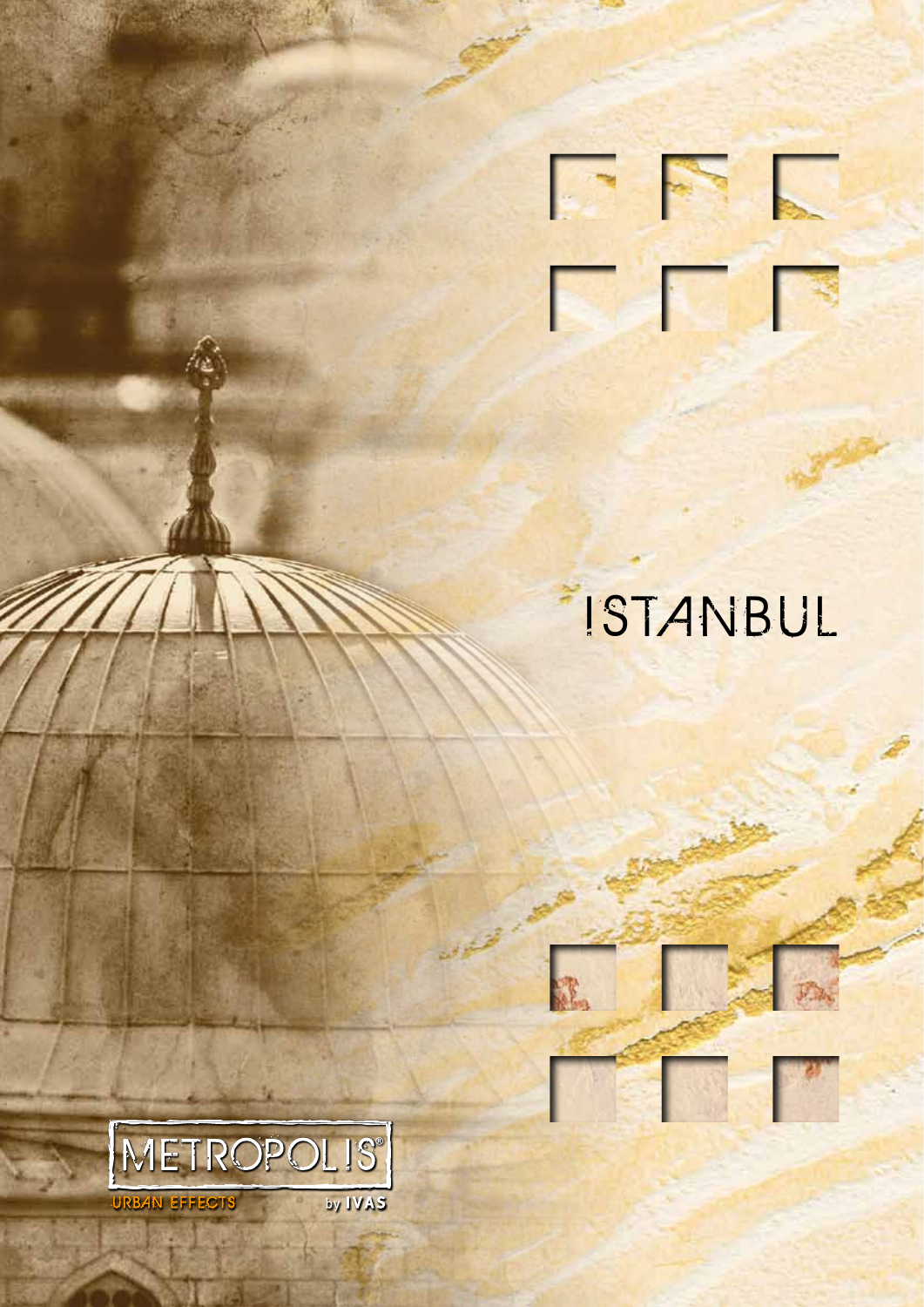ISTANBUL 1

 $MF 01 + GL 03 + SC 06$ 

#### **Sfarzosa, caotica, sensuale, lucente: Istanbul**

è il ponte fra Oriente e Occidente, un insieme convulso di oro e argento, prosperità e polvere. L'effetto Istanbul traduce questa molteplicità esprimendo fascino e caos, ricchezza e miseria, materia e splendore.

#### *Lavish, chaotic, sensual and dazzling: Istanbul*

*is the bridge between East and West, a convulsive blend of gold and silver, prosperity and dust. The Istanbul effect represents this multiplicity in an expression of fascination and chaos, wealth and misery, material and splendour.*

**Note:** Le tinte presentate in cartella sono soggette ad alterazioni e le varianti colore sono riproduzioni fotografiche degli originali: entrambe hanno quindi valore indicativo. Per evitare<br>differenze cromatiche, su un'un

**Note:** The colours presented in the colour card are subject to variations; the different shades are photographic reproductions of the originals and therefore, all colours are considered as<br>indicative. To avoid shade diffe

Sbrecciato Pregiato - Oro/Bianco *Valuable Chipped Effect - Gold/White*







# ISTANBUL 2

Spaccato prezioso - Rame/Travertino *Precious Cracked Effect - Copper/Travertino*

Oro/Bianco

*Gold/White* MF 01 + GL 01 + SC 00













### Rame/*Antracite Copper/Anthracite grey* MF 01 + GL 03 + SC 04

Argento/Avio *Silver/Air Force blue*











Oro/Travertino *Gold/Travertino* MF 01 + GL 01 + SC 06

Argento/Piombo

*Silver/Lead grey* MF 01 + GL 02 + SC 03



Rame/Tortora *Copper/Dove grey* MF 01 + GL 03 + SC 08

*Copper/Travertino* MF 01 + GL 03 + SC 06 Oro/Tortora





Rame/Avio *Copper/Air Force blue* MF 01 + GL 03 + SC 07



*Gold/Dove grey* MF 01 + GL 01 + SC 08